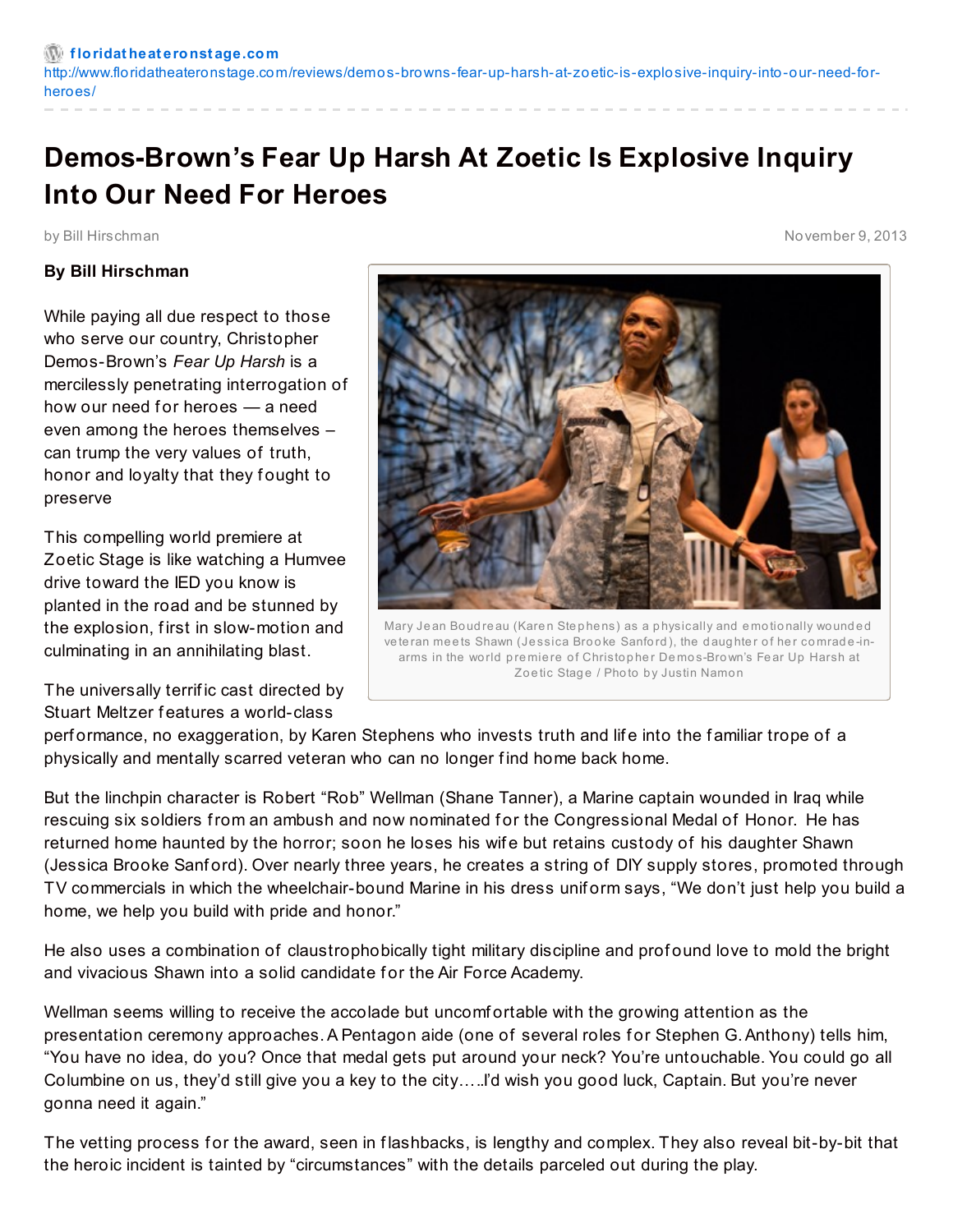But the last thing the military bureaucracy wants is gray areas.A brigadier general notes that it has been 30 years since a living Marine received the award. "You have earned this, but this belongs to the Corps…. For someone about to become a demigod, you seem… reticent." Rob says he doesn't want to be a demi-god.

To which the general replies, "The hell you don't. This right here's why we (soldiers) give up civilian lives, SUVs and fantasy football. I got shrapnel from a bouncing Betty in this shoulder... pauper's pension and a closet full of polyester. This is what it's all for. This is why we do it."

But he goes one more step, implicating the public: "This has very little to do with your actions on the battlefield....A sovereign nation, through its people, demands sacrifice of the few to preserve the values and security of the many. This… is the people's imprimatur."

As the newsman says in the f ilm, *The Man Who Shot Liberty Valance*, "when the truth becomes legend, print the legend."

Rob's carefully constructed life is about to unravel. One night, Shawn comes home to find the vision of African-American Corporal Mary Jean Boudreau inside their living room. Boudreau (Stephens) is an unnerving sight, the right side of her face still showing the scars and burns from the same incident that injured Rob. She is sitting with her legs sprawled, dreads tied in a ponytail, dressed in illegally cut-off desert fatigues and swilling Rob's f ine Glenf iddich.

As whip smart as she is articulately blunt, Boudreau has her secrets. Right now she is drunk and waiting to see her comrade-in-arms Rob who, it turns out, she had rescued af ter Rob had f inished his heroic action. She banters with the girl in a hilarious in-your-f ace collision of cultures. When Mary Jean rags on *Charlotte's Web* that she has just taken from Shawn's bedroom, the teen says paternalistically, "I just… I still can't believe you never read it." To which Mary Jean says, "Oh, boo…. I'm bettin' your love of f ine children's literature ain't the only way you and me grew up different."

Later she cites a solider who died next to her: "One of 'em was Private Sergio Ortega from Hialeah, Florida. Ever heard of him? Nah. But I bet you can name all the Kardashians . . . can't you?"

It's only the first way Demos-Brown underscores that the melting pot of the military doesn't erase that its inhabitants came from  $-$  and return to  $-$  very different homesteads and different values.

When Rob returns, he is at first stunned to see her, for more reasons than we initially know, but the bond of blood kicks in almost instantly. She reveals to him that she is deeply troubled. She cannot fit back in. Her prof ound relationship with the love of her life, Priscilla, has fallen apart over her alcoholism and the gulf of guilt that the war has put between her and humanity.

She says, "Yeah... that war fucked all of us up pretty good, didn't it? I lied and told the VA people this (the scar on her face) still hurts so they'd keep writing me up for my meds. Them pills the only thing make me stop tasting hemoglobin all the time… and seeing the inside of that Humvee… all soaked with…"

Mary Jean knows the truth of what happened in Iraq and while Rob is glad to put her up for a little while, she poses a danger to the pride, stability and relationship with his daughter that he has built.

And from there, things get complicated. Much of this moves at a steady but deliberate pace like the deceptively contained exterior of a volcano. But when the eruption occurs, destruction is everywhere including our own perceptions of what has come before.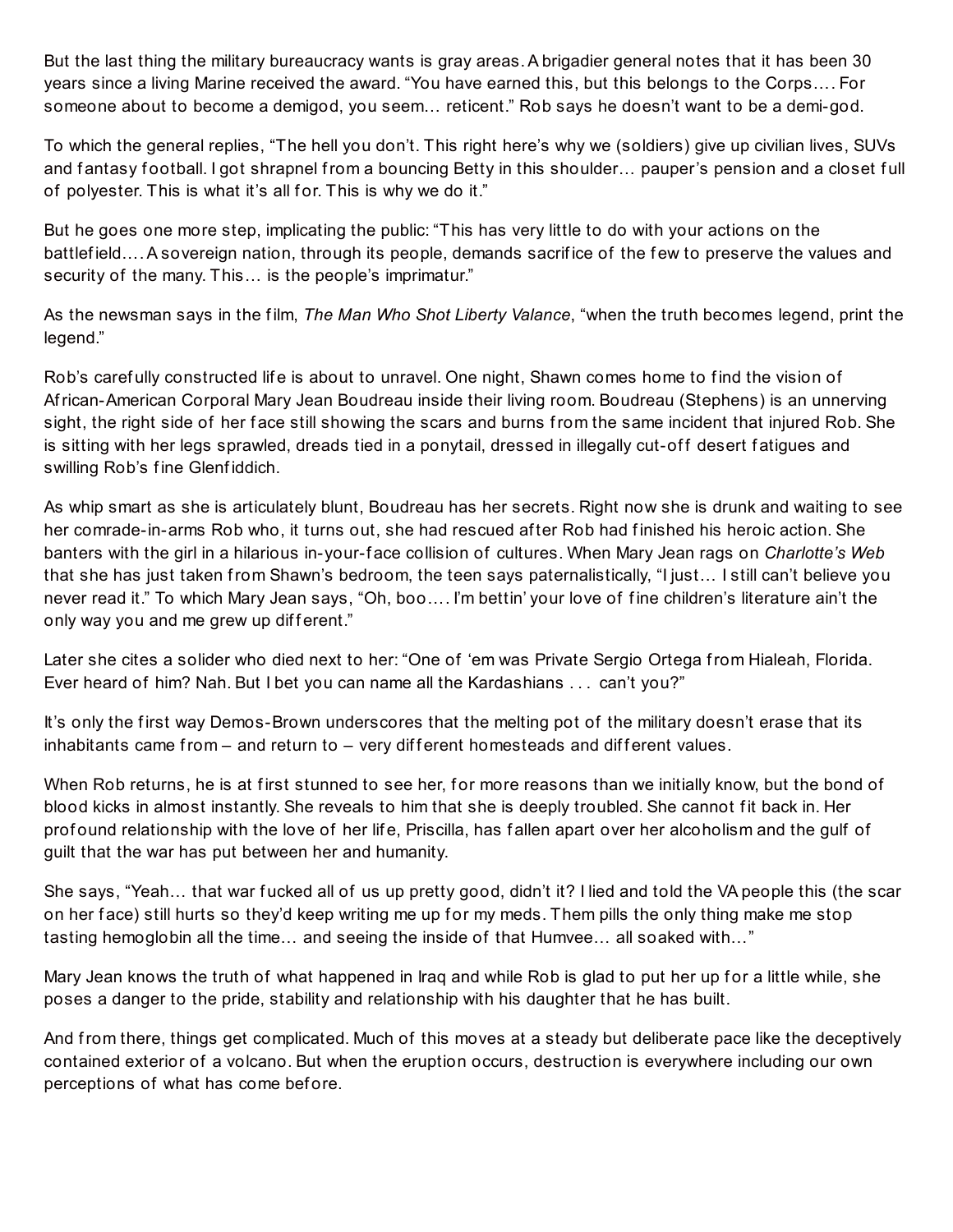Without spoiling anything, we hope, much of the play is about betrayals among people and institutions who are trusted or we trust or who trust each other with this article of f aith, "I've got your back." Rocker Stephen Stills said during the socio-political revolution of the 1960s that it had to be done with integrity "because we're supposed to be some kind of different." But Demos-Brown seems to say that we aren't; we are all flawed human being simultaneously housing the seeds of heroism and betrayal.

South Florida resident and Zoetic co-f ounder Demos-Brown, who last wrote *Captiva* f or Zoetic, seems to grow steadily in his assured command of playwriting expertise.Armed with prosaic language caref ully craf ted to seem naturalistic, Demos-Brown creates real recognizable characters and puts them in stressful situations. The rhythm of his language is especially impressive: the snappy banter between Shawn and Mary Jean, Mary Jean's halting recollection of the central tragedy or the steamrolling pressure from military brass on Rob. In the vetting sessions, Demos-Brown and Meltzer have the brass continually ask questions of Rob, then ignore the answers or cut him off before he can object.

But Demos-Brown's work may not be lovelier, more evocative, f unnier and more moving than as Mary Jean recalls coming home to her beloved Priscilla.

"She was one of them people you curl up in they arms, you think Jesus might be real. Soft as sour cream. Beautiful. And sexy! Lawd... Girl was kinkier than a five dollar garden hose, you know? I'd wake up in the morning next to her... her pretty sour breath rising up and down real slow. Blowing finna make a pall of love over me.... I'd lie there afraid to break the spell of being so happy. 'Till I had to pee so bad I'd waddle to the bathroom, you know... The thing is... When I came home from the war... I didn't feel a thing for her no more. That girl's sour *breath just sour breath now. Never knew I could miss someone so bad lying right there with 'em."*

Great performances, as most actors will tell you, are usually a collaboration of actor, playwright and director – certainly this one is. But having watched Stephens in several other works, her innate talent and acquired skill almost always triumphs even when the script and direction are problematic. (Full disclosure: Stephens is a cohost with this critic on BECON-*TV's Spotlight On The Arts* program.) Anyone who has seen her in her solo turn inhabiting a dozen characters in *Bridge & Tunnel* or her pragmatic mother in the Maltz Jupiter Theatre's *Doubt* knows what she can do.

A stereotype has evolved of a sassy black woman with an acerbic wit, quick intelligence and hyper-articulate forged from a pragmatic life on the mean streets. Demos-Brown has not written a stereotype, but those same qualities are, indeed, part of Boudreau's character. So credit the Stephens/Demos-Brown/Meltzer triumvirate for keeping it real in the literal sense.

Stephens delivers Mary Jean's curse of knowing the truth and being unable to escape its permanent blowback. She also creates the tragic division between the world of warf are and the world back home, a disconnect so massive that the sometimes facile sentiment "Thank you for your service" cannot bridge. The result is a bluntness that has no respect for polite niceties.

Tanner, often erroneously pigeonholed as a musical theater actor, nails the difficult task of melding Wellman's ambivalence, pride, love for his daughter, fear, guilt and half-dozen other warring qualities. Tanner and Demos-Brown make it clear that Wellman is, indeed, literally in deed, a hero, but also an imperf ect human being. You sense that Wellman is holding back secrets, but Tanner stoically never lets you see the pain until his f urious outburst near the finale.

Newcomer Sanford, a recent New World grad, is fine as the teenager who adores her father and shares many of his traditional values, but who harbors a secret desire to be a punk rock musician. One of the funniest moments in this drama laced with humor is her rendition of a terrible song that her band plays.